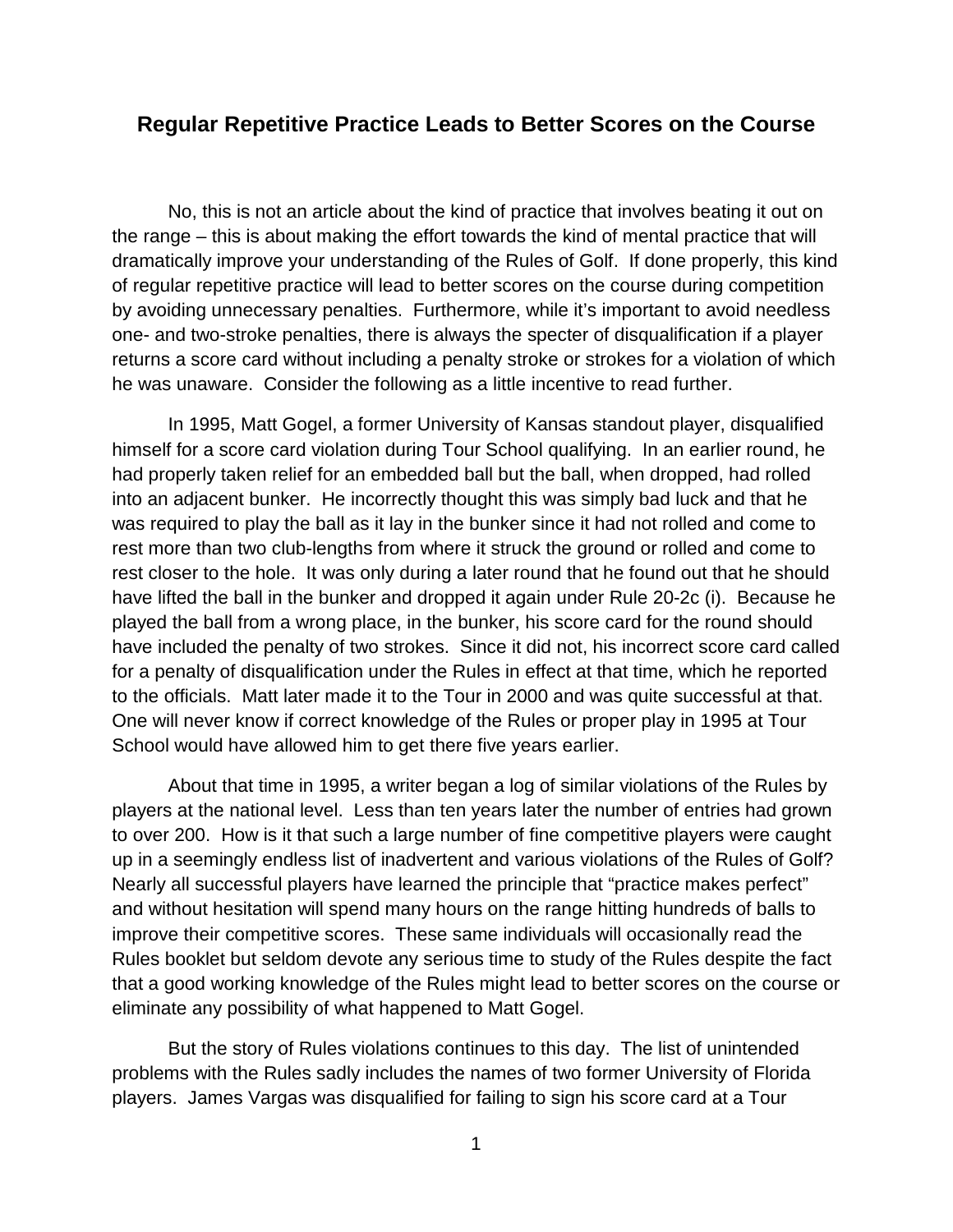School second stage qualifier. When asked how this happened, James said he wasn't sure, that it was all a blur. Although he is now doing well on the Hooters Tour, his next chance for the big tour must wait until later.

Camilo Villegas was disqualified at a PGA Tour event for influencing the movement of his ball in motion by moving loose impediments on the path of the moving ball, a violation of Rule 23-1. The incident itself carried a penalty of two strokes but he returned his score card without the included penalty and was subsequently disqualified for having an incorrect score card under the Rules in effect at the time. It was reported that Camilo said he did not know of the Rule that caused his DQ.

What can the serious player do to increase his understanding of the Rules? The answer comes from the educational experience that any college player has from his university days. Think back to the college courses that gave the greatest increases in knowledge and how they were conducted. Compare two courses, one with a single long exam at the end and another with several shorter quizzes throughout the semester. The first might be considered the easiest but the latter would give the highest probability of long term learning because of the reinforcement given by repeated feedback on the taught lessons. And so it is with studying the Rules of Golf. The old saying, "what is hard by the yard is easy by the inch," is right on target for study of the Rules. The idea is to take small parts and repeatedly review them, getting feedback through small quizzes on what is learned before moving on to other parts. Simple reading of the Rules will not lead to long term retention of what the book says. So where can a player get access to proven quizzes that have accurate answers to real problems on the course?

Take a look at the website, THROUGHTHEGREEN.ORG, which has among other things, a number of quizzes of varying length and difficulty, all reviewed by experts for accuracy and coverage. If a college player were to select one of these quizzes, say the INTERCOLLEGIATE BASIC EXERCISE, and work through the exercise, he might not score as well as he would like the first time through. However, he should study the answers given in the guide for coaches on the website. Then, he should repeat the exercise in a week and see if mistakes could be eliminated or at least reduced. This process repeated over time will lead to a significant increase in his understanding of the principles covered by the exercise. The two collegiate exercises (BASIC and ADVANCED) on the website were especially designed for college players in stroke play competition with their needs in mind. Only a small amount of time each week will lead to a great increase in Rules knowledge.

The stories of players with inadvertent Rules violations seems to be at the forefront now and is a topic that leads some to call for changes in the Rules to accommodate or excuse players for not knowing the Rules. The call is "to adapt to